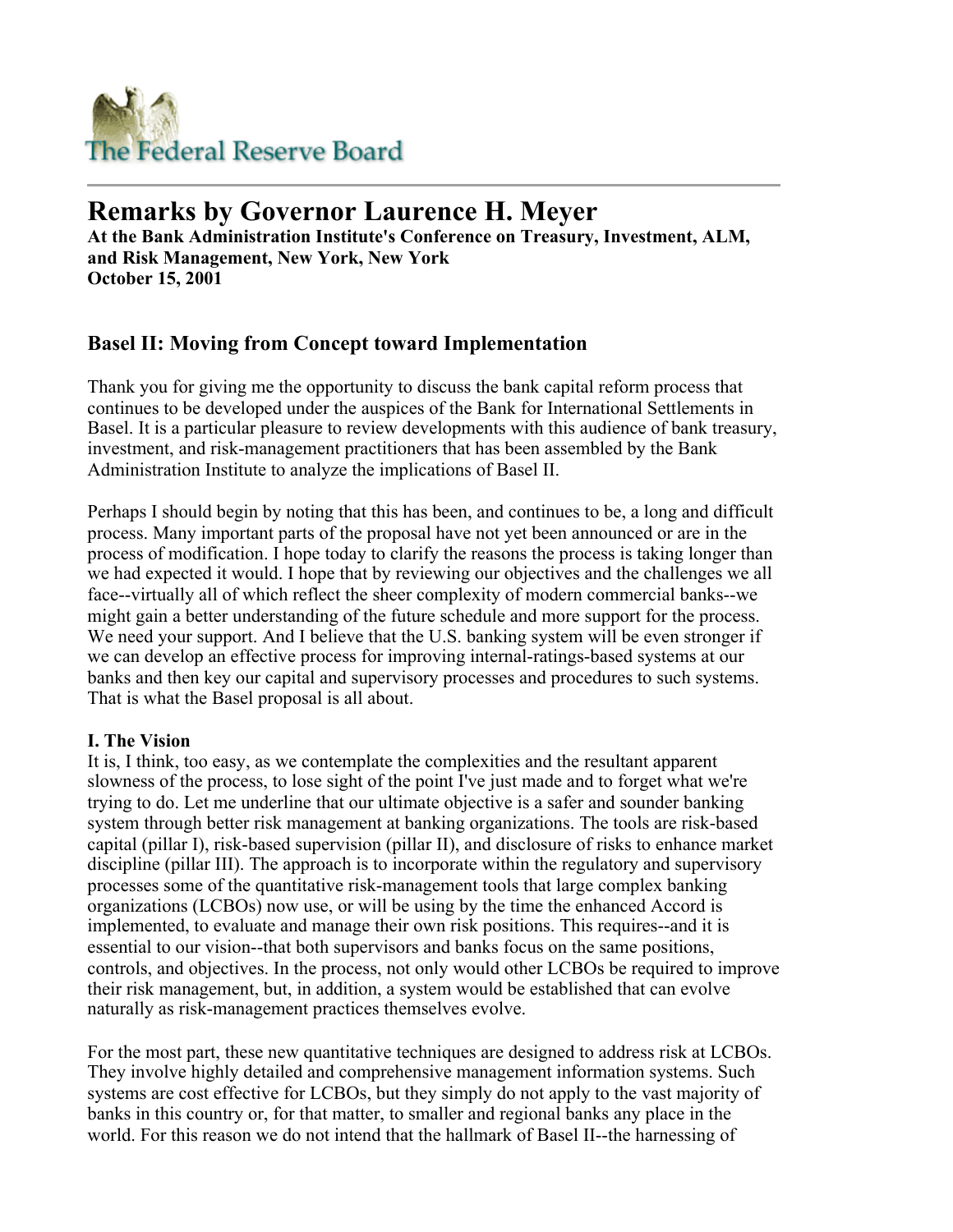internal-ratings-based systems for use in the supervisory process--be applied in this country to any but the largest and most complex banking organizations. Indeed, the internal-ratingsbased, or IRB, approaches explicitly assume within their risk-weight formulas a high degree of portfolio diversification that very few banks can achieve.

As you know, there are two versions of the IRB approach: Foundation and Advanced. The Foundation version has a high degree of built-in conservatism, under which rigid supervisory rules would establish many of the credit-risk parameters that would determine bank capital requirements. That is because the Foundation approach is designed to address either banks in the early stages of developing their risk-management systems or those operating in a supervisory environment that is not yet prepared to validate and enforce the sound-practice standards applicable to banks under the Advanced IRB approach. In this country, the Foundation version may be useful as a transition for banks that have not yet developed the ability to estimate all of the necessary credit parameters or have not convinced their supervisors that they can both do so and use those parameters in making credit decisions. The Foundation version may also be useful for large organizations that have relatively limited business lines.

But we would expect--and we believe the market would as well--that the LCBOs will switch quite rapidly to the Advanced version of IRB. These entities, by their very nature, will be expected to have implemented the risk-management systems required by the Advanced version. If they do not, supervisory pressures and market realities will bring very strong inducements indeed upon such organizations to change their procedures.

The Standardized approach to Basel II is extremely close to the current Basel I and should ultimately involve quite modest changes on the part of most non-LCBO U.S. banks. Indeed, it may not even be cost effective to apply the Standardized approach in this country, with only modest revisions to the current Basel I suggested for most, certainly all smaller, banks. It is, of course, not an option for LCBOs in the United States, given our risk-management objectives.

We expect significantly different impacts across the small number of large U.S. entities that will use the Advanced IRB approach. That is because the intention is not to develop a cookie-cutter, one-size-fits-all set of requirements. Rather, each bank is to develop meaningful, empirically based risk classifications across its credit portfolios and subportfolios. For each sub-portfolio of loans, each bank will estimate the probability of default, the expected loss given default, exposure at default, and the associated capital to meet selected solvency standards. The supervisors will evaluate the risk-classification and risk-estimation processes at each bank using the Advanced IRB approach of Basel II, and if the processes are found to be acceptable, those classifications and associated capital needs will be the basis for the minimum regulatory capital requirements. To ensure the credibility of this process, we will expect those same risk classifications and quantifications of default probabilities and loss severities to be used for pricing, reserving, internal capital allocation, and other management purposes. Not doing so would raise doubts about using these data at that bank for establishing capital requirements. We want our supervisory standards to be based as closely as possible on the information managers use to run the bank.

We expect a wide distribution of minimum regulatory requirements across the individual LCBOs, reflecting the differences in their portfolios and risk preferences. We anticipate, however, that the average minimum regulatory requirement will decline under the Advanced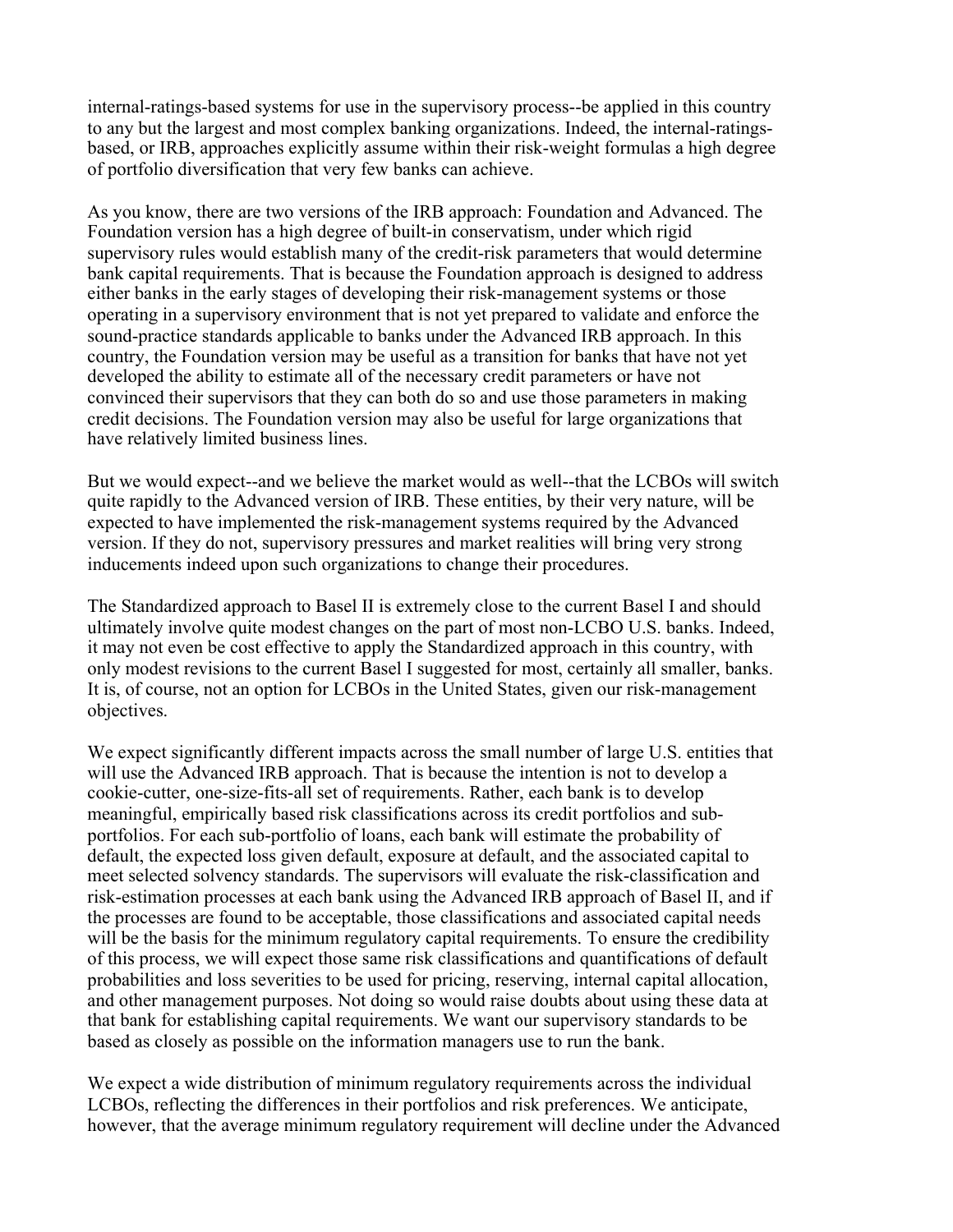IRB capital structure. It is less clear that the amount of capital held will adjust quite as much, for several reasons. Pillar II of the proposed new Accord, enhanced supervision, might call for additional capital at individual institutions, depending on the supervisors' evaluation of controls, management, individual risk structures, and so forth. These variables are difficult to capture in pillar I through formal capital regulations. Pillar II will also address those risk areas--such as interest rate risk--for which it is not optimal to develop a single pillar I rule applicable to all banks. Pillar III, as you know, calls for enhanced disclosure of risk exposures to the public. And we expect that market and supervisory discipline will ensure that banking organizations maintain sufficient capital above the regulatory minimums as a prudent sound-banking practice. That has certainly been the case under the current capital regime.

Pillars II and III have not, I think, received the attention they deserve by the industry. Perhaps it is because of the challenge of developing a new regulatory regime. Perhaps, also, banks in the United States believe that they are already subject to supervisory oversight (pillar II) and already engage in sufficient disclosure (pillar III). But both pillars are critical modifications for several important reasons. As I noted, pillar II is designed to avoid the need to design rules for everything and to give supervisors the flexibility to adjust to fit individual cases. Pillar III, by harnessing market discipline as another form of oversight, is also critical to avoiding an increase in regulation that would otherwise come as organizations become more complex. More disclosure--especially on risk exposures--is going to be necessary.

Pillars II and III are also extremely important for ensuring that banks here and abroad are treated consistently. In the United States and in other countries, pillar II supervision is essential to ensuring, on an ongoing basis, that banks are implementing pillar I in a disciplined way. The pillar III disclosures are equally important in ensuring a level playing field among internationally active banks. Those banks in this country that argue that disclosure will create an uneven playing field vis-à-vis domestic non-banks should consider whether they might not be better served by disclosure rules for their foreign bank competitors.

The combination of pillars I, II, and III is necessary to build a structure consistent with the increasingly important process of internal capital allocation at banks and to achieve what economists call incentive-compatible regulation. By that we mean a regime in which the regulatory rules and processes induce behavior that is consistent with the banks' own systems, objectives, and processes. Such a structure forces supervisors to view the internal capital-allocation process consistently with bank managers. It may well be that the supervisors' role in the oversight of economic capital determination and the markets' review of banks' risk exposure and management may be more important than the establishment of regulatory capital minimums.

#### **II. The Process**

As any manager knows, the process of converting a vision to reality is difficult for reasons varying from unacceptable costs to conflicting visions. We have been working to revise the Basel Accord--trying to give birth to Basel II--for half a decade. And I think it important to underline that we have made tremendous progress. Many things have been decided to enhance the risk sensitivity of the revised Accord and many of the proposals that needed modification have been revised. Perhaps most important, the Basel discussions have clearly begun to move the regulators and the banking industry to focus more on risk management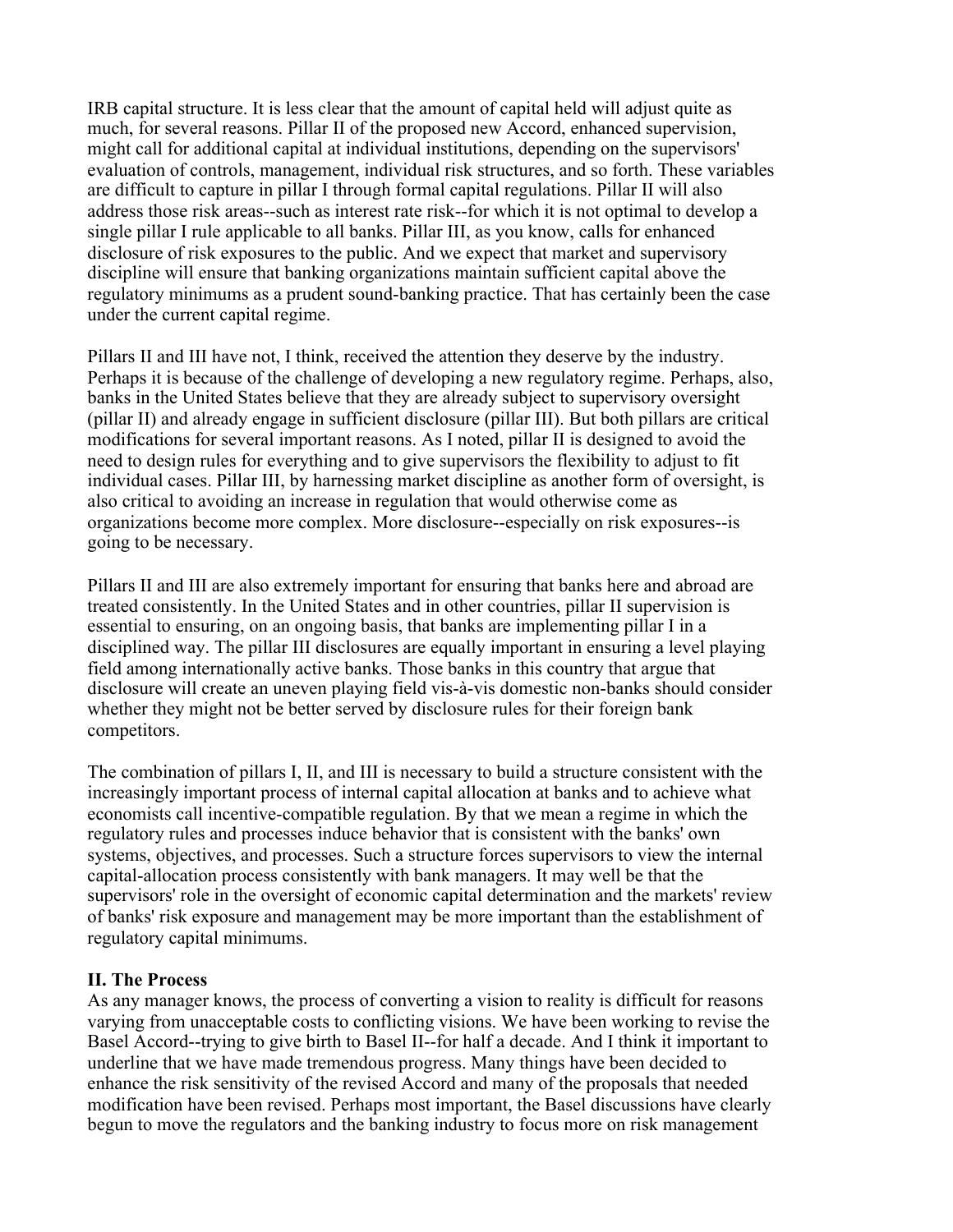and its relationship to capital, to analyze the issues, and to collect the data needed for better quantification.

Nonetheless, it is important to understand why the process of converting vision to reality has necessarily been a long one. There are three reasons. One is the need to develop consensus among nations with different banking systems, different supervisory structures, and different supervisory philosophies. That takes time, and cutting corners would inevitably lead to undesirable imbalances and competitive inequities. It would be a mistake to underestimate the importance of this difficulty. Compromises have been made, and more will be necessary on all sides.

Candor requires that I say that another reason for the slow progress is that the banking industry was less far along developing its risk-management tools and processes than we had anticipated. As a result, regulators working closely with the industry, have had to do more of the original research and data development than we had thought would be necessary. And while in some areas, industry practices are clearly converging, in other areas a wide diversity of market practices still prevails. This has forced supervisors to devise a regulatory approach that accommodates innovation while providing an adequate degree of consistency.

Beyond the difficulty of reaching an agreement and the challenge of identifying emerging sound practices, the most important reason for delay is the sheer complexity of moving from concept to application. The state of practice is dynamic--indeed, the efforts to develop a Basel II, as I said, have themselves accelerated advances in risk-management practices. But all of us are facing issues that either we had erroneously thought were relatively simple or we had not at first considered. It has taken time to work through these issues. Moreover, we should not lose sight of the fact that large, complex banking organizations--for whom the real innovations at Basel are designed--are themselves, well, complex. Capital regulations cannot be extremely simple and at the same time appropriately sensitive to the multifaceted operations and risks of the LCBOs. We could try to apply simple rules to complex organizations, but the result could be easily predicted: We would not solve the problems of capital arbitrage and risk sensitivity, and the rules would treat some operations at some banks unfairly. As in medicine, the first principle should be, "Do no harm." And that means that the rules will be complex in order both to be fair and to avoid unintended consequences.

One of the complexities of unbundling risk-related capital charges is, in the view of many Basel Committee members, the need for an explicit capital charge for operational risk. Devising such a charge has proved extremely difficult because of a lack of both an agreedupon methodology and credible industry data. This has required the adoption of a strategy to permit banks to use their own internal measurement approaches--subject to quantitative and qualitative criteria and, on a transitional basis, to a minimum or floor capital charge. Soundpractice guidelines are also being developed for the pillar II supervisory review process. The interval before final implementation in 2005 provides time for both the industry and supervisors to develop the database and to develop explicit operational risk charges better linked to the real risk at each bank.

The Federal Reserve, and I believe the other U.S. agencies, have been, and will continue to be, committed to developing and applying a truly risk-based capital framework and supervisory process for both operational and credit risks. As with any such massive effort, timetables are required in order to motivate and to coordinate broad organizational efforts. But we have a prior commitment, one that discussions with the industry suggest that you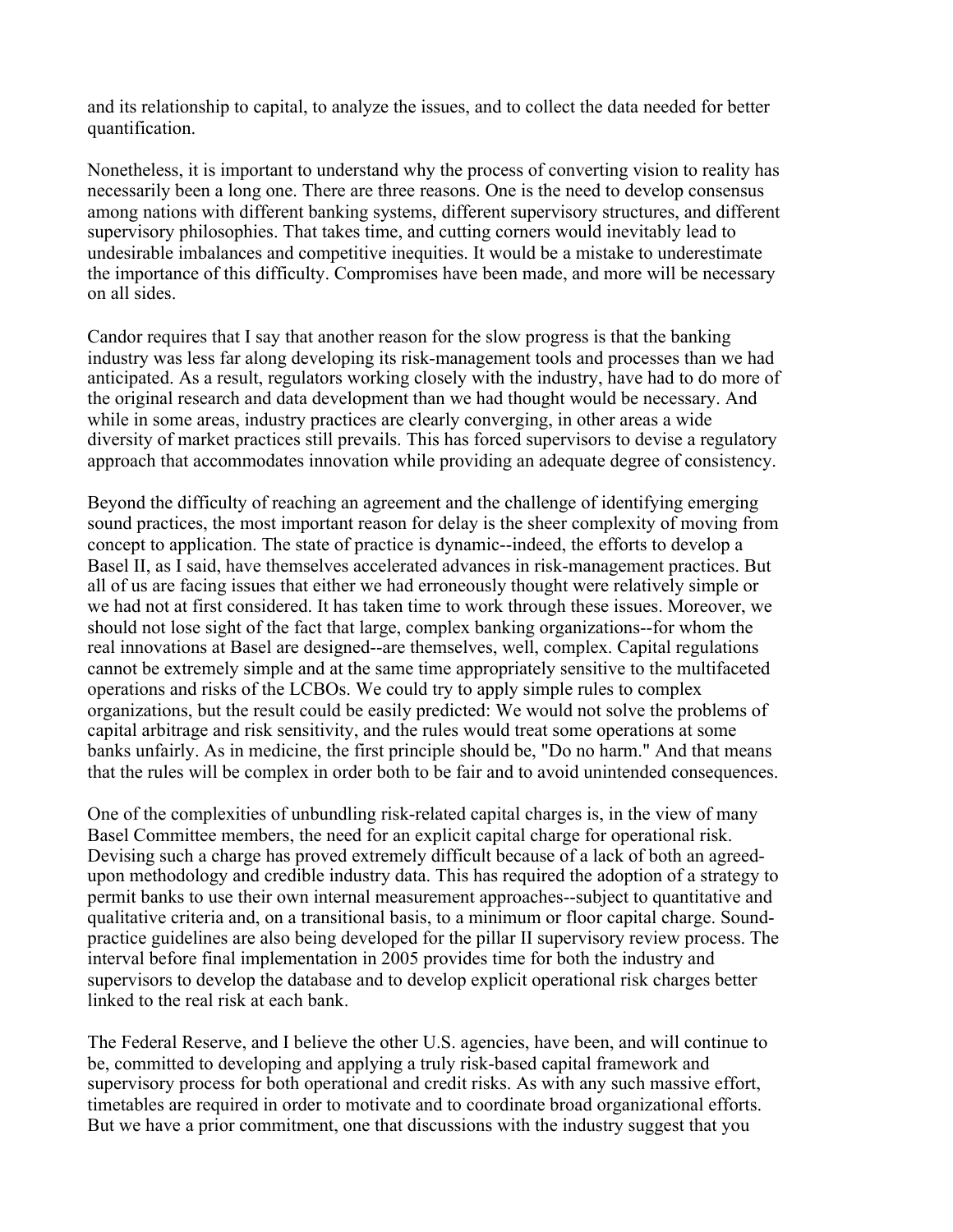share. That commitment is: To get it right. If we imposed a flawed structure on the industry, we would be doing a disservice to the banking industry and shirking our public responsibilities. Thus, we will continue to try to get it right, even if it means more delay and modification to time schedules than either group wants. Of course, we also understand that the capital framework will continue to evolve as market practices change and supervisors learn more about the strengths and weaknesses of what we develop. Getting Basel II right does not mean that it can or will be perfect, even on the day the initial rule becomes final.

Critical to getting it right is a genuine interaction of the regulators and the banking system. We simply cannot develop Basel II correctly without your help. That does not mean dropping every feature that some entity believes is too costly or too burdensome or would put a crimp in a particular activity. But it does mean that, given our objective of creating a risk-based capital system to promote better risk management and a safer banking system, we need your operational skills and counsel. The industry's initial assistance and subsequent comments on this year's January consultative document were, by and large, exactly in that vein. They were extensive and exceptionally thoughtful, and most were genuinely designed to produce a better system to address both private and public needs. We have taken them seriously, and responding to them has been time consuming. You will, I think, see the result in the next consultative document which I hope will be published early in 2002. But we need continued assistance from an even broader range of institutions.

I trust that when the 2002 consultative document is published early next year, the banking industry will provide us with thoughtful feedback, and especially information, to help us gauge the overall quantitative effect of the proposals on your respective institutions. This must be an iterative process involving supervisors and the banking industry, and there must be mutual trust if it is going to work effectively. It is not necessarily our intention to avoid rules that an individual bank may find costly or inconvenient, but rather to avoid unintended consequences that raise costs beyond their benefits. Moreover, we hope that your comments will be preceded by an understanding that our wider objective is to develop a safer and sounder banking system by strengthening risk management at banking organizations.

I would like to underline that as extensive as our database is, as large as the data collection burden is for you, we simply do not have the individual bank information to estimate accurately the effect of alternative proposals on your capital requirements; it is up to you to tell us. We are, as I have said, trying to get it right.

The comment process will continue to be extensive. I already mentioned the BIS third consultative document, which is expected early next year. At some stage, as the proposal becomes more definitive, the U.S. agencies will have to go through the U.S. rule-making process, with an additional request for comment. And any final rule would have a delayed effective date to allow both the industry and the regulators sufficient time to implement what will, by necessity, be a complicated rule. But between now and the effective date of the new rules, as our mutual needs and mutual capabilities change, we cannot remain idle. Large banks need to continue to enhance their internal risk classification systems, develop empirically based techniques for risk classification of pass loans, and strengthen the process for calculating their internal economic capital requirements. For our part, we have begun to train our examination staffs to evaluate banks' internal systems. Since we will also be living with the current Accord for some years before Basel II can be implemented, we are also shoring up the present capital rules, such as the treatment of recourse and other retained interests in securitization transactions.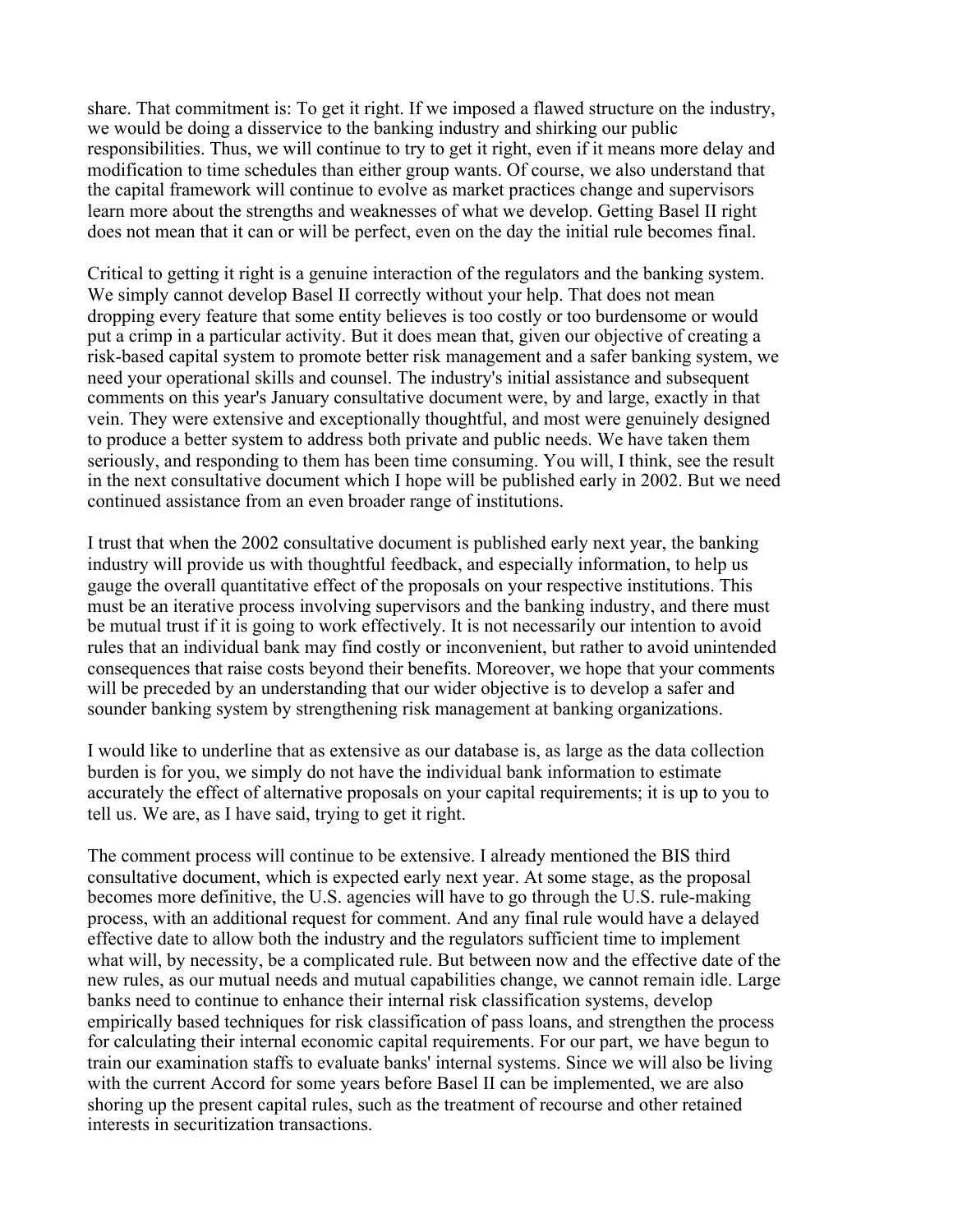The effort to improve capital rules and develop better risk management is thus multifaceted. I would not, however, like to lose sight of the fact that the establishment of pillar I is, at least for the next few months, the Prince in this production of Hamlet, or the centerpiece of Basel II for the non-English majors in the audience. Thus, much depends on both pillar I's level and how it's interpreted. That raises the issue of calibration.

#### **III. Problems of Calibration**

The single biggest problem in developing a final proposal for Basel II is the calibration of the absolute level of the minimum required regulatory capital. You might think of the calibration process as establishing the average amount of capital to be minimally required in the banking system, understanding that in a risk-sensitive system, the required level can be expected to vary across individual banks. The January 2001 proposal was criticized for setting the absolute level of capital too high, and it may well have been too high. But we- and the banking industry--are struggling with three related challenges in determining the right level. These challenges are, first, reaching agreement about the right number in a stable world; second, making whatever adjustments are needed because we live in a world with crises and business cycles; and third, making sure the different approaches offered in the new Accord fit together properly.

Let's begin with establishing the right level of minimum regulatory capital in a stable world, or as Sherlock Holmes might pose the question, "Is 8 percent the right solution?"

Many risk managers might respond to the search for the "right" average capital requirement by arguing that one should develop and implement portfolio risk models and use the answers, allowing appropriate margins for model error. At the beginning of the Accord revision process, many risk managers assured regulators that the art of credit-risk modeling was advanced and that there was broad consensus. However, upon further investigation, regulators--and I believe many practitioners themselves--have discovered that there is less rigor and less consensus than had appeared to be the case initially. Such diverse views and practices reflect the ugly fact that the devil is in the details of model parameter values. This lack of agreement, together with the associated uncertainty, is not just a problem for the regulators. To the extent that banks and market participants rely on such models for internal pricing, capital allocations, and other decisionmaking purposes, this is a problem for us all. The fact is that we--both supervisors and bankers--do not yet know the right answers with high confidence. In these circumstances, the Basel II process could lose momentum unless we can agree to go forward with something that seems reasonable and with the understanding that reasonable people may differ and that changes may be needed as we gain experience.

The problem becomes even more complex when we recognize that market economies are cyclical and have crises. In a risk-sensitive system, we expect that the risk measures in the capital formula will have worse values at the trough than at the peak, so capital requirements will move somewhat as macroeconomic conditions change. This is often called the problem of procyclicality of capital requirements. If the minimum capital requirements rise as the economy weakens, it can be argued that a system of risk-sensitive capital requirements may lessen credit availability at just the wrong time. The jury is still out on just how procyclical the Basel II framework ultimately will be, or whether it may, in fact, be less procyclical than the current system in which the lack of rigor in credit evaluations itself creates a procyclical pattern of reserving and charge-offs. We have already taken some steps to address procylicality concerns since issuance of the January 2001 consultative package. For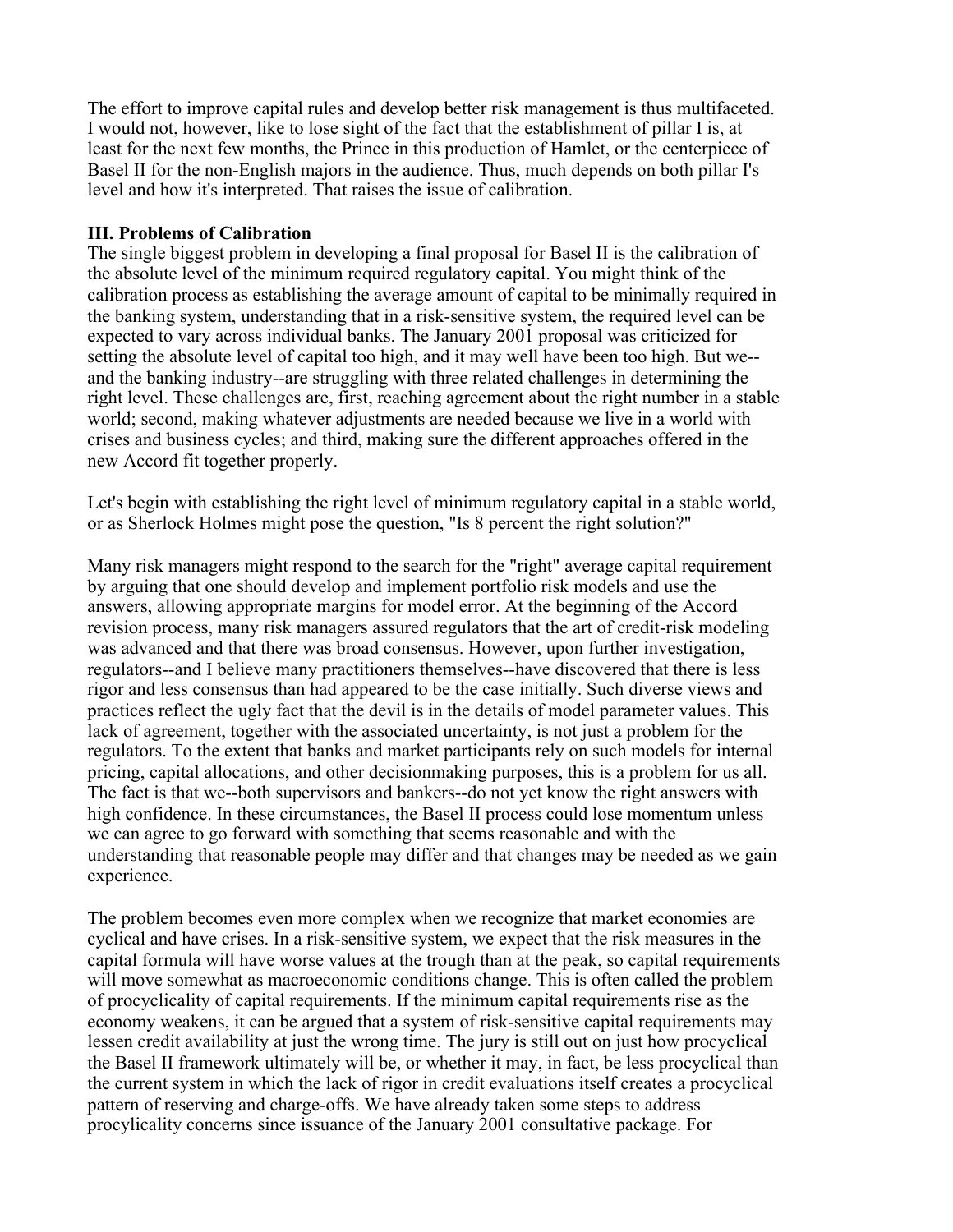example, we've improved the proposal's treatment of expected losses--and other measures are in train.

Finally, there is the problem of making the pieces of the new Accord fit together. The Basel Committee has said it wants modest capital relief incentives for large, international banks to move from the Standardized to the Foundation version of the IRB approach and similar, perhaps larger, additional incentives to move from the Foundation to the Advanced version. But as I noted, these approaches and versions were designed for banks of very different levels of complexity and sophistication and for different regulatory regimes. The basic riskweight functions are the same across the Foundation and Advanced versions of the IRB approach. Because of the conservatism built into the Foundation version, capital requirements for a given bank under the Advanced version, at least in this country, could be considerably less than under the Foundation version. If the revised Standardized approach is calibrated to yield capital similar to that of the current Accord and Advanced requirements are far below Standardized requirements, in the United States there may well be a very large reduction in capital requirements relative to today's levels for the banking system as a whole. This is because we expect virtually all LCBOs to choose--or to be induced to choose- -the Advanced approach.

I must tell you frankly that regulators here and abroad would be quite uncomfortable if Basel II resulted in a substantial shedding of capital by the world's megabanks. At least until we have more experience, I think you should expect that we will have transition rules designed to limit the amount of actual reduction in capital that will be permitted, at least until we have time to evaluate the actual experience under Basel II. That is part of the necessary requirement to be sure we've got it right before errors become irreversible.

I suppose that too little capital is more of a challenge for regulators than for banks. But this problem arises from features of the real world that none of us can ignore. Supervisory philosophies and resources differ quite a bit across countries, and we must have a regulatory capital regime that can accommodate such differences. At the same time, we all believe that there must be competitive equity, and that banking systems must be well-enough capitalized to be stable. As I noted earlier, perhaps pillars II and III and market realities will blunt the problem of excessively low capital. But you will understand, and I hope respect, our need for caution.

#### **IV. Summing Up**

I am sure of one thing: The next Accord will be imperfect no matter how hard we all try. The challenges are daunting, and I doubt we can meet them all at the outset. But I believe we will develop a set of rules and policies that will be a substantial improvement over the current framework and--most important--that the new groundwork will spur important further progress in risk management and in banking supervision. Indeed, if the effort does nothing but improve risk management at banks and improve the risk focus of supervisors, it will be worth the time and resources we have all expended. But if you will help us with your comments and suggestions, I think we can come closer than that to the vision I described. To do so is in the interest of us all.

#### Return to top

2001 Speeches